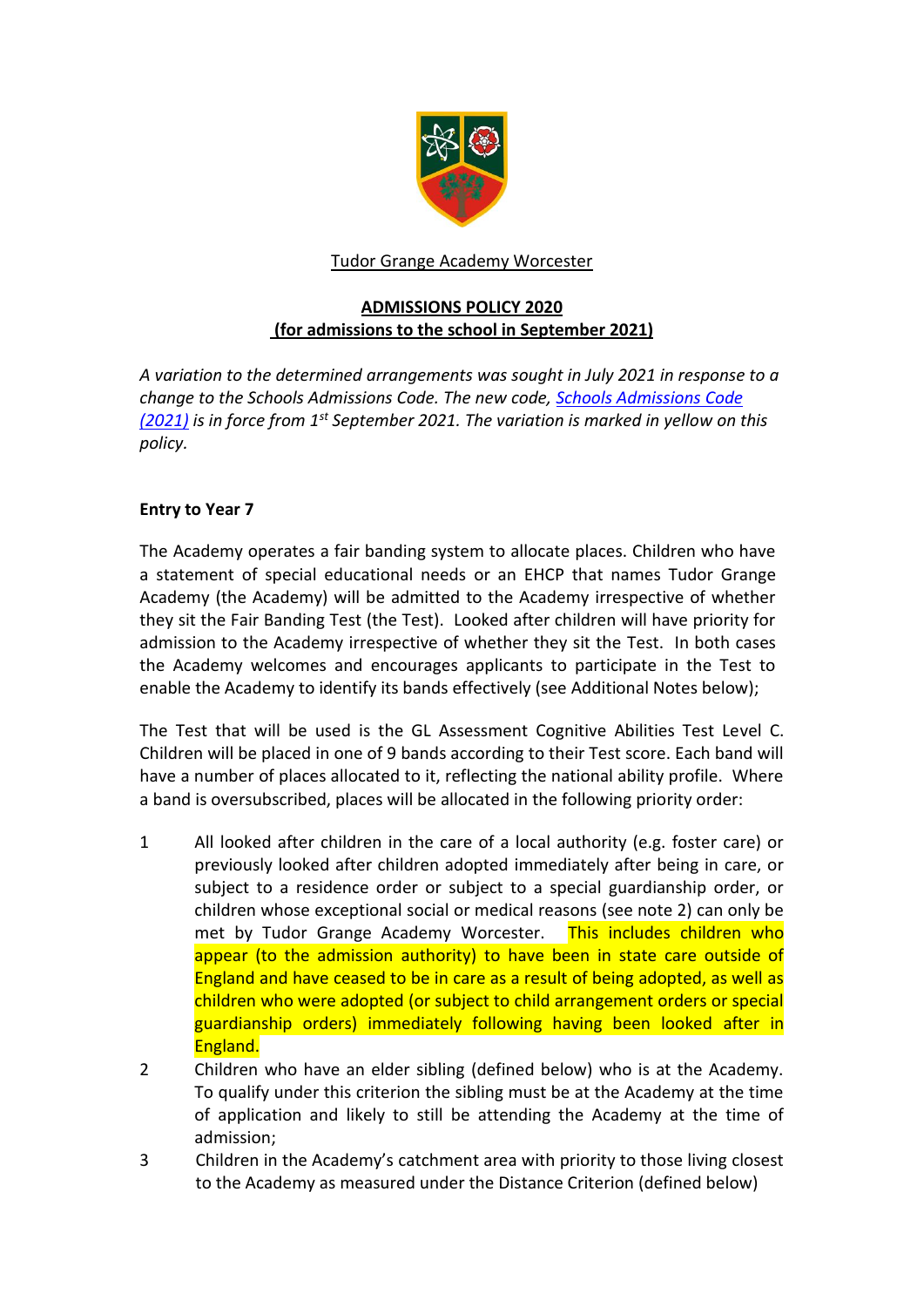4 Priority to those children living closest to the Academy as measured under the Distance Criterion (defined below)

In the event that 1 and/or 2 result in oversubscription, places will be offered in accordance with the Distance Criterion (see Additional Notes).

Distance Criterion is defined as the distance from the front door of the child's usual residence to the centre of the nearest school entrance gate of the Academy, measured in a straight line. The Academy will use the Local Authority software package called Arcview GIS to determine distance. Ordnance Survey supply the coordinates that are used to plot an address within this system. Where applicants are equidistant any place will be allocated by random selection (lottery). Someone totally independent of the Academy will supervise this process.

The Academy's **catchment area** is defined on a map which is available on the Academy's website ([www.worcs.tgacademy.org.uk\)](http://www.worcs.tgacademy.org.uk/) or from the Academy reception on request.

**Sibling** refers to brother or sister, half brother or half sister, step brother or step sister or the child of the parent/carer's partner where the child for whom the place is sought is living in the same family unit at the same address as that sibling.

In the case of twins/multiple births from the same household if only one twin qualifies for admission, the school will allocate places to both children conditional on both twins attending the school.

Applications from children who do not sit the Academy's Test, other than those who have a statement of special educational need that names the school and looked after children, will not be considered for places until after applications from children who have sat the banding test. It is therefore unlikely that applications in the initial admissions round from children who do not sit the Test will be successful, although children being considered for vacancies that subsequently occur will not be required to sit the Test.

## **Additional Notes:**

- a) The admission number for Year 7 for the Academy is **210.**
- b) Applications forms and guidance notes for the Tests are available for download from our website or to collect from main reception and are also available from the Local Authority. All applicants must complete the common application form for the Local Authority where they live. The closing date for application forms is 31 October 2020 in line with Local Authority co-ordinated admission scheme deadlines. A fair banding form for the Academy also needs to be completed alongside the common application form so that we can then make arrangements for sitting the test. The form is available from the Academy's website or school Reception. This form must be completed and returned to the Academy by 31 October 2020. Arrangements for the tests will be notified by letter and, where necessary, by telephone.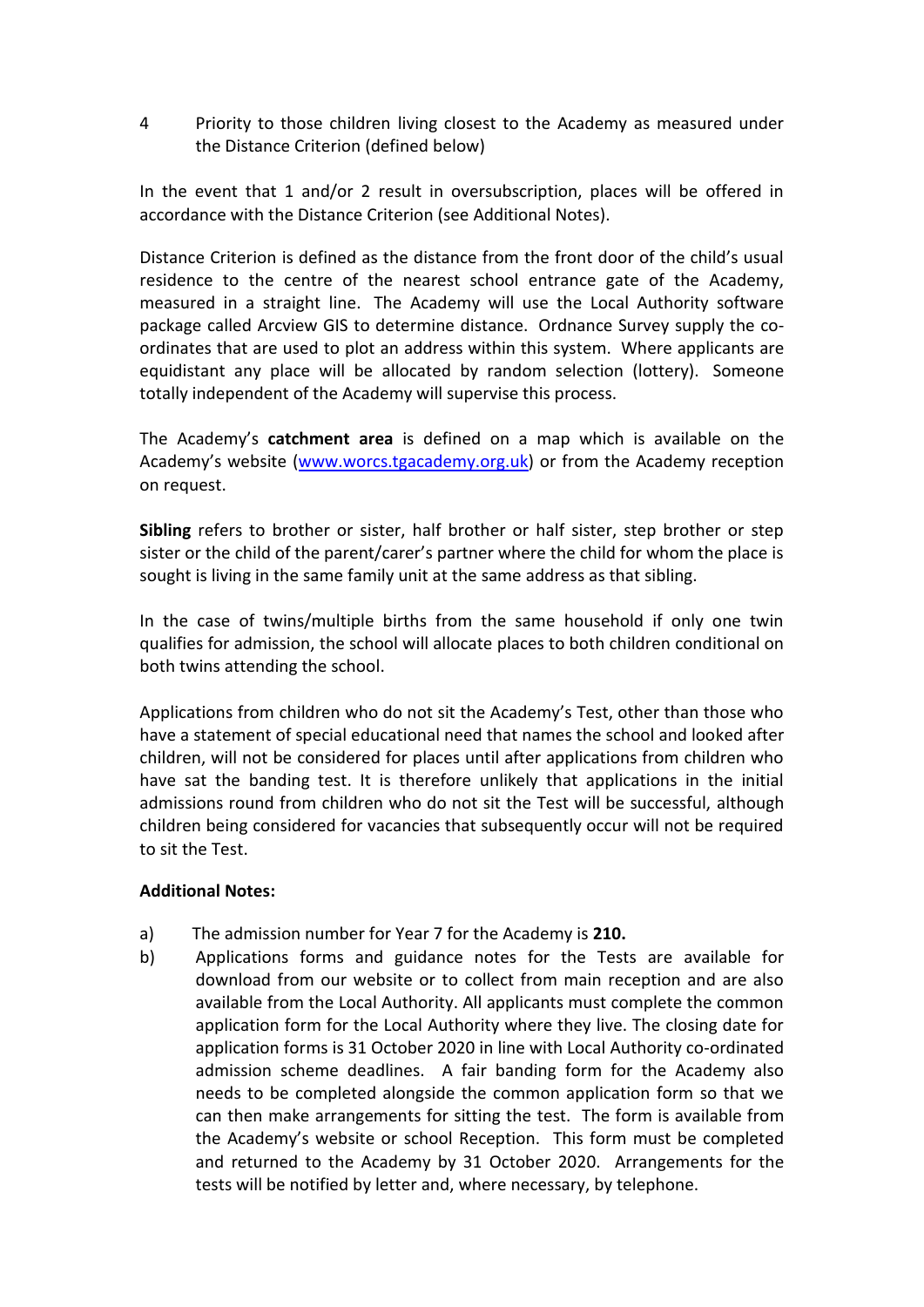- c) The Tests will be held in the Academy after 31 October 2020. Guidance notes will be available from our website, [www.worcs.tgacademy.org.uk](http://www.worcs.tgacademy.org.uk/) The Academy will consult with the feeder primary schools within its catchment area over the weekday Test sittings. Children living outside the catchment area will need to consult the website and contact the Academy directly, we will then make arrangements for anyone who wishes to sit the test to do so.
- d) Priority for admission in to Year 7 is given to those students sitting the Test and assigned a band. Applications from children who do not sit the Test will not be considered until after applications from children who have sat the banding test. In practice this means there is little chance of gaining a place if a pupil does not sit the Test. Special arrangements are made for looked after children and those with a Statement of Special Educational Needs or an EHCP (see below).
- e) The Test is a multiple choice style test based on non‐verbal reasoning. The test takes about an hour which includes 30 minutes of testing, plus explanations. The Test is a not a pass or fail test. Scores are used to place students in bands and are not used beyond the banding process or for setting upon entry to the Academy.
- f) Looked After Children and those with a Statement of Special Educational Needs or an EHCP do not need to sit the Test to be allocated a place at Tudor Grange Academy (although if they wish to sit it, they may and it is encouraged without obligation). However, it is important that the Academy knows the position of that child within the bands and we work closely with parents to enable the child to sit the Test for this purpose. If the Academy has students who are allocated a place and who do not wish to take the test then it will endeavour to place the child in a band according to the information available from the primary school. If this is not possible, it will reduce the total number of places available by the number of children who cannot be placed within a band.
- g) If a child is not able to attend on the dates of the tests, the Academy will arrange a further opportunity for the test to be taken.
- h) If after applying the oversubscription criteria two or more children in the same band have the same home to Academy distance, the final places will be allocated by a process of random allocation such process which will be supervised by someone entirely independent of the Academy.
- i) Where places remain available in a band after all criteria have been applied, they will be filled evenly by children falling into the band above and below starting with the higher band first. Gaps in Band 1 will be filled from Band 2; those in Band 9 will be filled from Band 8.
- j) Late applications will be accepted only in the following circumstances: a) where a family have just moved address or b) where individual circumstances apply and the delay was reasonable given the circumstances of the case, in such cases documentary evidence will be required. The date until which late applications, in circumstances a) or b) will be treated as 'on time' are specified in the Information for Parents Book provided by the County and available on the Country Council website. In all other circumstances, late applications will receive a lower priority, and will only be considered after the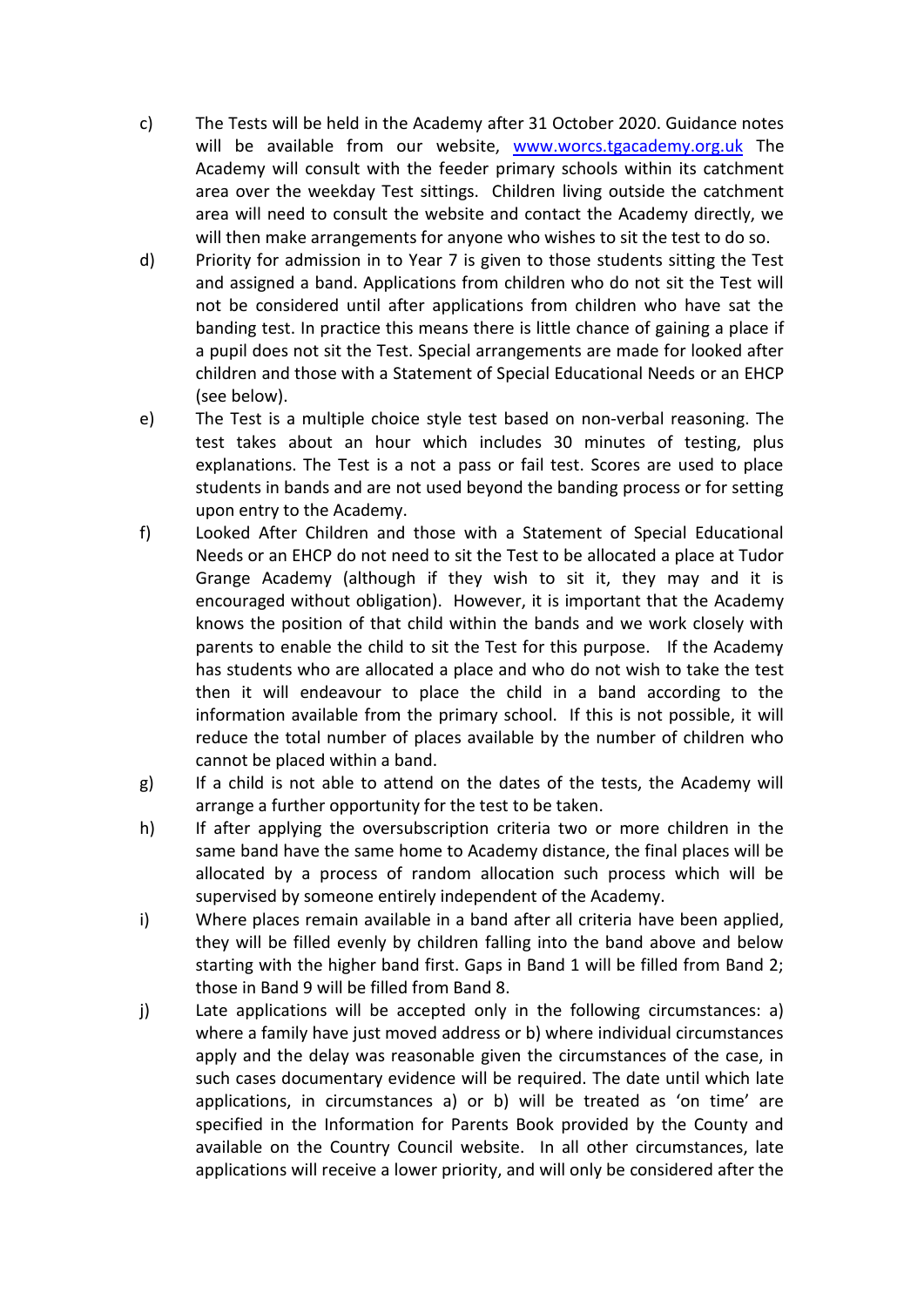applications received (or deemed to be) on time.

- k) A waiting list will be held until the end of December in the Autumn Term. Banding will cease to operate for the waiting list at this point and no new applicants will be asked to sit the Test. The waiting list will be prioritised by:
	- 1) Looked after children
	- 2) Children who have an elder sibling who is at the Academy. To qualify under this criterion the sibling must be at the Academy at the time of application and likely to still be attending the Academy at the time of admission
	- 3) Children in the Academy's catchment area with priority to those living closest to the Academy as measured under the Distance Criterion
	- 4) Other applicants, with priority to those living closest to the Academy as measured under the Distance Criterion
- l) Parents wishing to appeal for a place at the Academy after the allocation process should write to Chair of Governors, Tudor Grange Academy Worcester, Bilford Road, Worcester WR3 8HN. Appeals should be received by 30 March 2021 to ensure that the appeal can be heard in June, details can be found on the Academy website and in the Academy prospectus; appeals should be put in writing to the Clerk to the Governors (address can be found on the website www.worcs.tgacademy.org.uk .

# **Fai**r **Access Protocols**:

The Academy has signed up to the In‐Year Fair Access Protocols held by the Local Authority. Should a vulnerable child within these Protocols require a place at the Academy, they will take precedent over any child on the waiting list.

## **In‐Yea**r **Admissions**:

Following full public consultation the Cabinet of the County Council approved, for Worcestershire Residents, a Scheme for In-Year Admissions to be co-ordinated on behalf of all schools by School Admissions, on behalf of the Local Authority.

Details are available via this link:

[https://www.worcestershire.gov.uk/downloads/download/1330/co](https://www.worcestershire.gov.uk/downloads/download/1330/co-ordinated_schemes_for_all_worcestershire_schools)ordinated schemes for all worcestershire schools

# **Admission of Children outside of the normal age group**

Parents can request that their child be admitted outside of the normal age group, effectively in the year group below or above their chronological are group. The admissions authority of the school must make the decision based on the circumstances of each case. In the case of a Community of Voluntary Controlled School the Local Authority will request the head teacher of the school to reach the final decision. This will involve the head completing an educational assessment to determine whether or not it is appropriate for the individual child to delay or accelerate their entry into school and be taught outside of the chronological age group.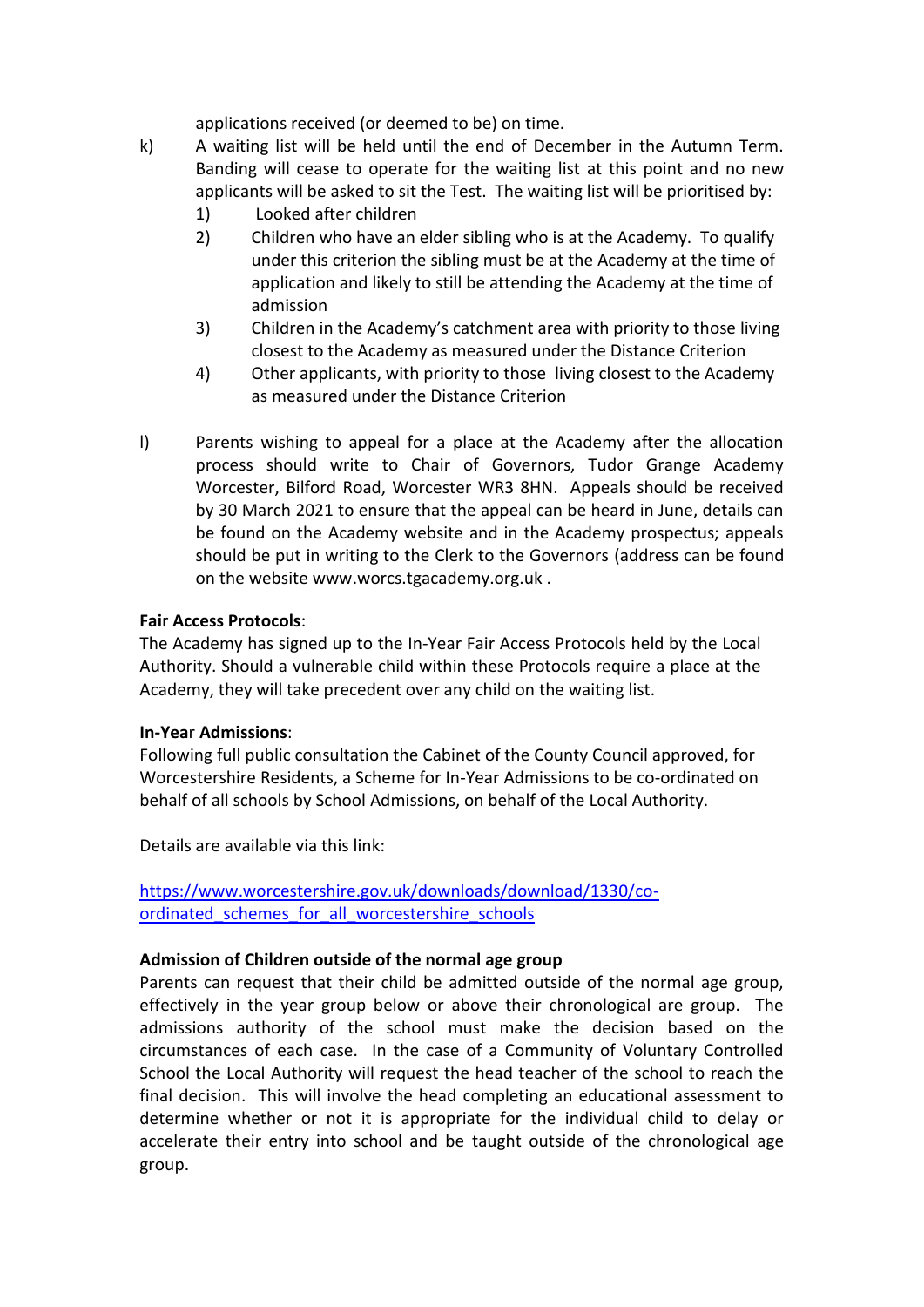## **Entry to Sixth Form**

The application process for the sixth form begins in October of the Academy year prior to sixth form entrance. From this point on the sixth form prospectus and application form for the following year of entrance will be available on the Academy website.

The Academy holds a sixth form open evening in the autumn and spring terms each year and this is an opportunity to talk to the Academy leadership team, sixth form leadership team and subject teachers.

Application deadlines will be published on the Academy web site. Following submission of an application form, applicants will be invited to an advisory discussion with the Director of Sixth Form. In April applicants will receive notification as to whether their application has been successful and subject choices will be confirmed.

Places in the sixth form will be confirmed following the GCSE results day in August each year.

## **Capacity**

The number of places available at the Academy Sixth Form is 200. The number of external applicants who will be offered a place will be no less than 3.

### **Oversubscription Criteria**

In the event of the sixth form being oversubscribed for external applicants, we will give priority to applicants as follows:

- 1) Relevant \*'Looked after' and previously \*'Looked after' children.
- 2) Other applicants according to their geographical distance from the Academy, with priority to those living closest to the Academy. Distance is defined as the distance from the front door of the child's usual residence to the centre of the nearest school entrance gate of the Academy, measured in a straight line. The Academy will use the Local Authority software package called Arcview GIS to determine distance. Ordnance Survey supply the co-ordinates that are used to plot an address in Arcview GIS. Where applicants are equidistant the Academy will use a process of random allocation supervised by someone independent of the Academy.

### **Entry Criteria**

Students wishing to follow 3 "A" Levels must achieve at least 8 GCSE's at grade 9-4. English and Maths at grade 5 or above. Students wishing to follow 4 A levels must achieve 8 GCSE's at grade 8 or 9.